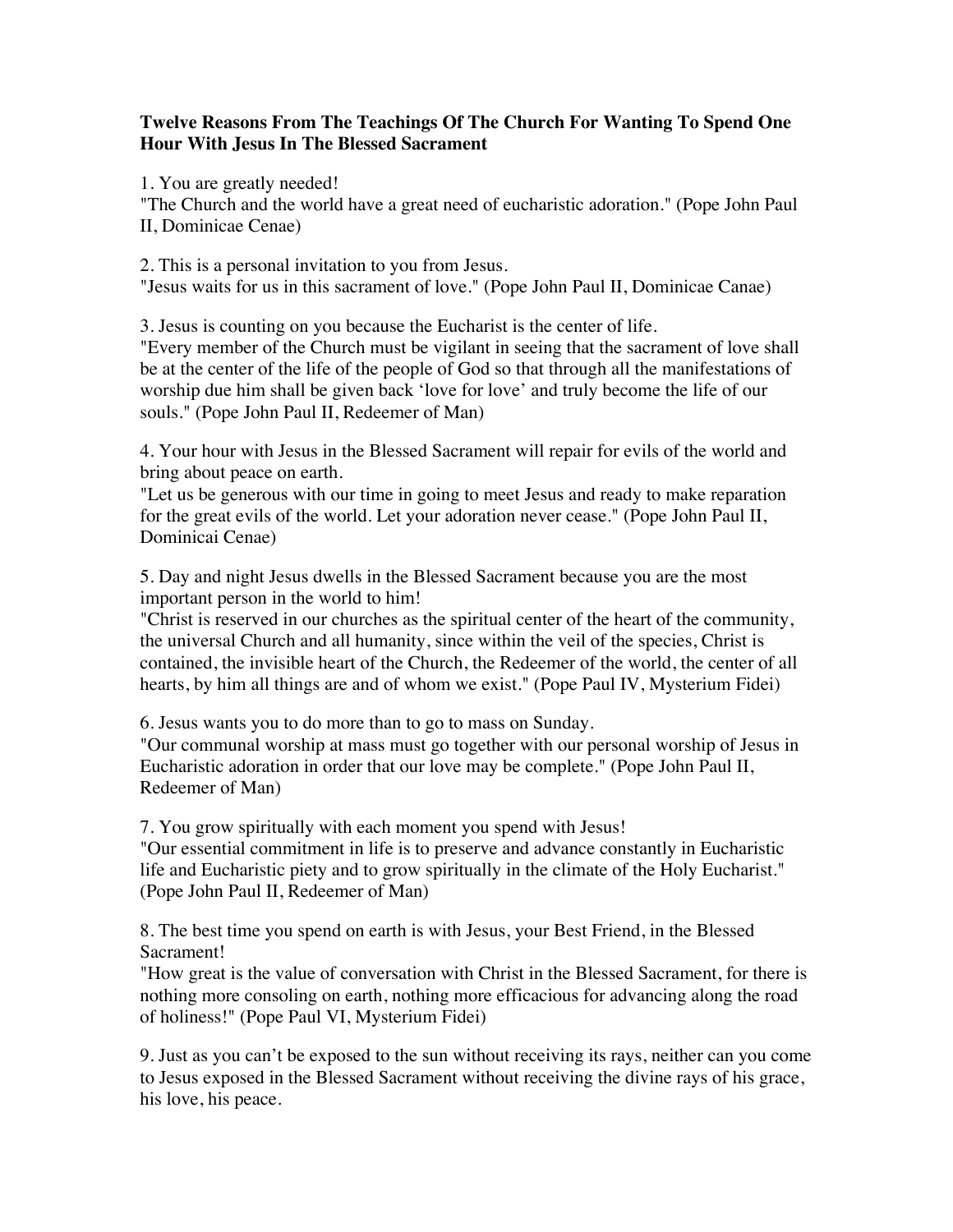"Christ is truly the Emmanuel, that is, God with us, day and night, he is in our midst. He dwells with us full of grace and truth. He restores morality, nourishes virtue, consoles the afflicted, strengthens the weak." (Pope Paul VI, Mysterium Fidei)

10. If Jesus were actually visible in church, everyone would run to welcome him, but he remains hidden in the Sacred Host under the appearance of bread, because he is calling us to faith, that we many come to him in humility.

"The Blessed Sacrament is the 'Living Heart' of each of our churches and it is our very sweet duty to honor and adore the Blessed Host, which our eyes see, the Incarnate Word, whom they cannot see." (Pope Paul VI, Credo of the People of God)

11. With transforming mercy, Jesus makes our heart one with his.

"He proposes his own example to those who come to him, that all may learn to be like himself, gentle and humble of heart, and to seek not their own interest but those of God." (Pope Paul VI, Mysterium Fidei)

12. If the Pope himself would give you a special invitation to visit him in the Vatican, this honor would be nothing in comparison to the honor and dignity that Jesus himself bestows upon you with the invitation of spending one hour with him in the Blessed Sacrament.

"The divine Eucharist bestows upon the Christian people the incomparable dignity." (Pope Paul VI, Mysterium Fidei)

## **Twelve Biblical Reasons For Wanting To Spend One Hour With Jesus In The Blessed Sacrament**

1. He is really there!

"I myself am the living bread come down from heaven." (Jn 6:35)

2. Day and night Jesus dwells in the Blessed Sacrament because of his Infinite love for you!

"Behold I will be with you always even to the end of the world," because "I have loved you with an everlasting love, and constant is my affection for you." (Mt 28:20; Jer 31:3)

3. The specific way that Jesus asks you to love him in return is to spend one quiet hour with him in the Blessed Sacrament.

"Where your treasure is, there is your heart...." "Could you not watch one hour with me?" (Mt 6:21; 26:40)

4. When you look upon the Sacred Host, you look upon Jesus, the Son of God. "Indeed, this is the will of my Father, that everyone who looks upon the Son and believes in him shall have eternal life. Him I will raise up on the last day." (Jn 6:40)

5. Each moment that you spend in His Eucharistic Presence will increase his divine life within you and deepen your personal relationship and friendship with him. "I have come that you may have life, and have it more abundantly." "I am the vine and